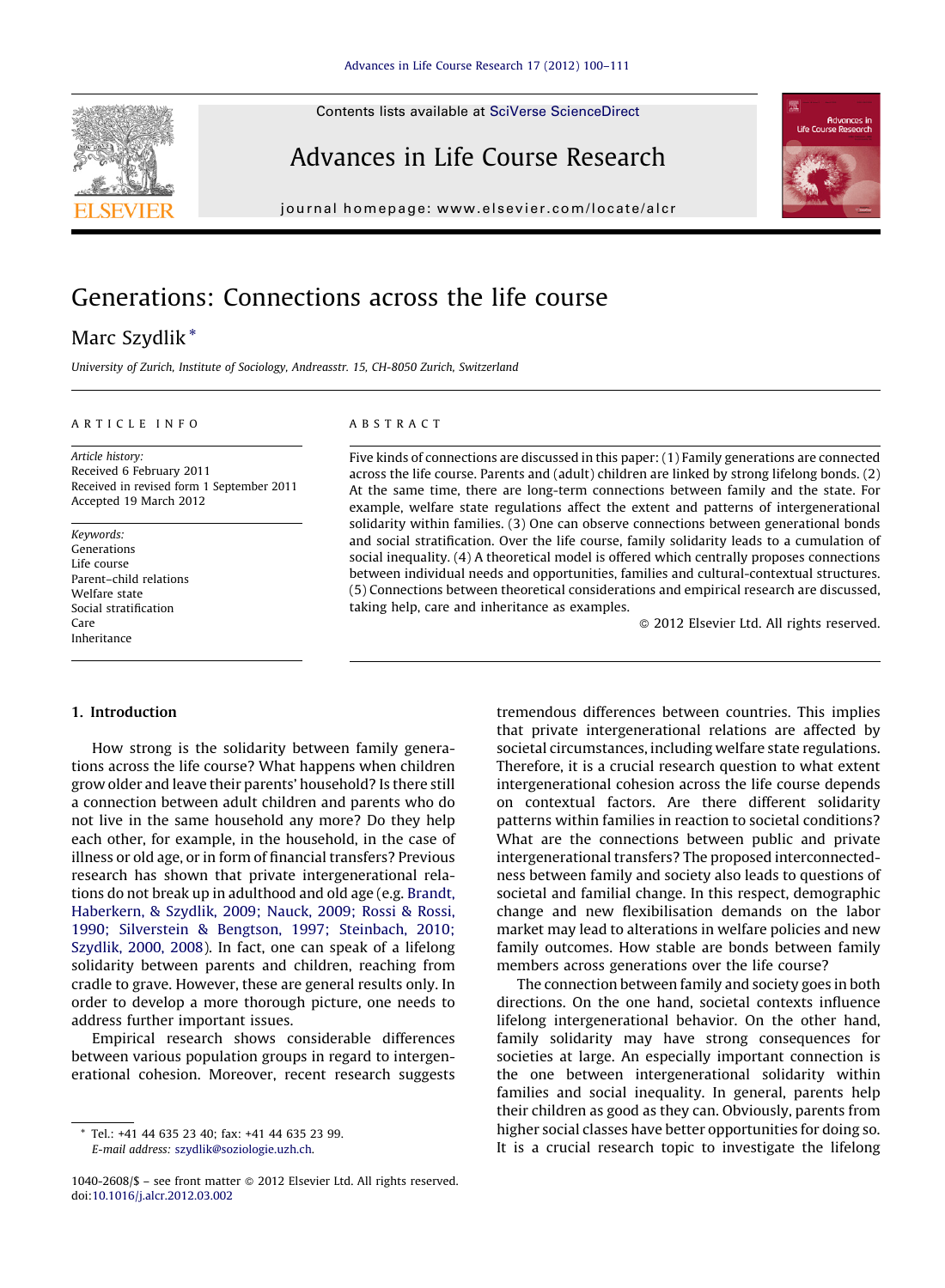bonds between parents and (adult) children in regard to their consequences for social stratification. Again, a life course approach is most suitable here.

Connections between family and society require sociological research with sound links between theoretical considerations and empirical research. It is an important sociological task to find out why some population groups show stronger intergenerational solidarity across the life course than others and which different patterns can be observed. As a basis for corresponding empirical analyses, a general theoretical model is proposed, consisting of individual, familial and societal characteristics, specifically opportunity and need structures, family structures and cultural contexts.

The goal of this paper is to offer conceptual reasoning on intergenerational relations in a life-course perspective – focusing on linkages between the state, family and stratification. The general theoretical argumentation refers to relevant examples of intergenerational solidarity, particularly help, care and bequests. The paper is structured as follows: In the next section, the abovementioned issues will be elaborated. I will start with connections between welfare state and family before discussing consequences of private solidarity for social inequality and briefly introducing a theoretical model as the basis for empirical investigations (Section 2). Since empirical analyses are crucial in order to find out more about connections between family and society across the life course I will offer selected empirical results: Section [3](#page-4-0) examines international differences in help and care from adult children to their elderly parents. This will lay the groundwork for empirically investigating the consequences of different welfare state regulations for private intergenerational solidarity. The results will also offer an opportunity for an empirically driven discussion of the consequences of demographic change, labor market flexibilisation and welfare state developments. Section [4](#page-6-0) addresses the connection between society and family from the opposite direction by offering empirical results on consequences of family solidarity for social inequality focusing on inheritances. Again, a life-course approach is employed. Finally, the paper ends with some concluding remarks and indications for further research.

#### 2. Family, state and stratification

#### 2.1. Welfare state and family

What is the relation between welfare state regulations and intergenerational support within families? Previous hypotheses indicate two scenarios: One scenario relates to the so-called ''crowding out'' hypothesis according to which the welfare state displaces the family. In this line of reasoning, the family can be expected to again step into the breach in case of the welfare state's withdrawal. Conversely, some argue that state-provided welfare services may even free familial resources and, therefore, strengthen or stimulate family solidarity (e.g. Künemund & Rein, [1999](#page-10-0)). There may also be a specific combination of private and public responsibility in terms of a mixed welfare regime, engaging both families and the state in managing the risks of old age (see Daatland & [Herlofson,](#page-10-0) 2003; Daatland & [Lowenstein,](#page-10-0) 2005; Igel, Brandt, Haberkern, & Szydlik, 2009; Litwak, [Silverstein,](#page-10-0) Bengtson, & Wilson Hirst, 2003; [Motel-Klingebiel,](#page-10-0) Tesch-Römer, & Kondratowitz, 2005; [Reil-Held,](#page-10-0) 2006). This would lead to immense consequences for intergenerational solidarity across the life course. In fact, one may even assume different support patterns and intergenerational relations – with considerable consequences for life courses – depending on welfare state regulations (e.g. Kohli, 1999; [Mayer,](#page-10-0) 2004). Therefore, various aspects of private intergenerational solidarity may be more or less prominent in different states. For example, in regard to life courses, it is especially important to consider both the recipients and providers of help and care.

At the same time, the welfare state is increasingly coming under pressure from demographic change. The situation is especially dramatic for senior citizens in need of help and care. Requiring care is becoming a mass phenomenon: While the numbers of those in need are steadily increasing, this trend is faced with decreasing care options. The flexibilisation of work is one reason for this development. Workplace flexibility may provide better chances for achieving work-family balance if 'flexibility' refers to flexible arrangements granting employees scope for coping with the requirements of everyday life. For the most part, however, it is rather the flexibility demands of the workplace (temporary work, shift work, contract work, mobility in time and place) that put significant strain on family relations. After all, there is a paradoxical situation as the demand for flexibility in the realm of work contradicts the wish for stability in the realm of the family, which goes beyond issues concerning the compatibility of child care and employment. The increasing demand for flexibility in working life can have a negative impact on providing support for parents in need of help and care. Providing care is often heavily or even excessively burdensome, and with demands for flexibility being on the rise at the workplace, adult children have less disposable time available, thus exacerbating the conflict between career and care.

In addition, the labor market demand for mobility and the growing distances between residences that it gives rise to is taking an extra toll on intergenerational potentials for help and care [\(BMFSFJ,](#page-10-0) 2006, p. 142). Spatial distance is, after all, one of the major determinants for intergenerational solidarity among adults, if not the most significant one. Shorter geographical distances coincide with more frequent contacts, higher levels of personal assistance and closer emotional ties [\(Szydlik,](#page-10-0) 2000). The fact that, despite separate households, most adult children do not live far away from their parents is certainly a key reason for the strong, lifelong bonds between the generations. Yet, when the flexibilisation of labor goes along with greater geographical mobility, this is likely to increase the distance between the homes of the adult children and their parents – and can thus be expected to reduce the potential for intergenerational solidarity. Growing investments in education point in the same direction as they also tend to increase the spatial distance to the parents [\(BMFSFJ,](#page-10-0) [2006,](#page-10-0) p. 138). At any rate, empirical findings based on the German Aging Survey (respondents are 40–85 years old) already indicate larger distances between the residences of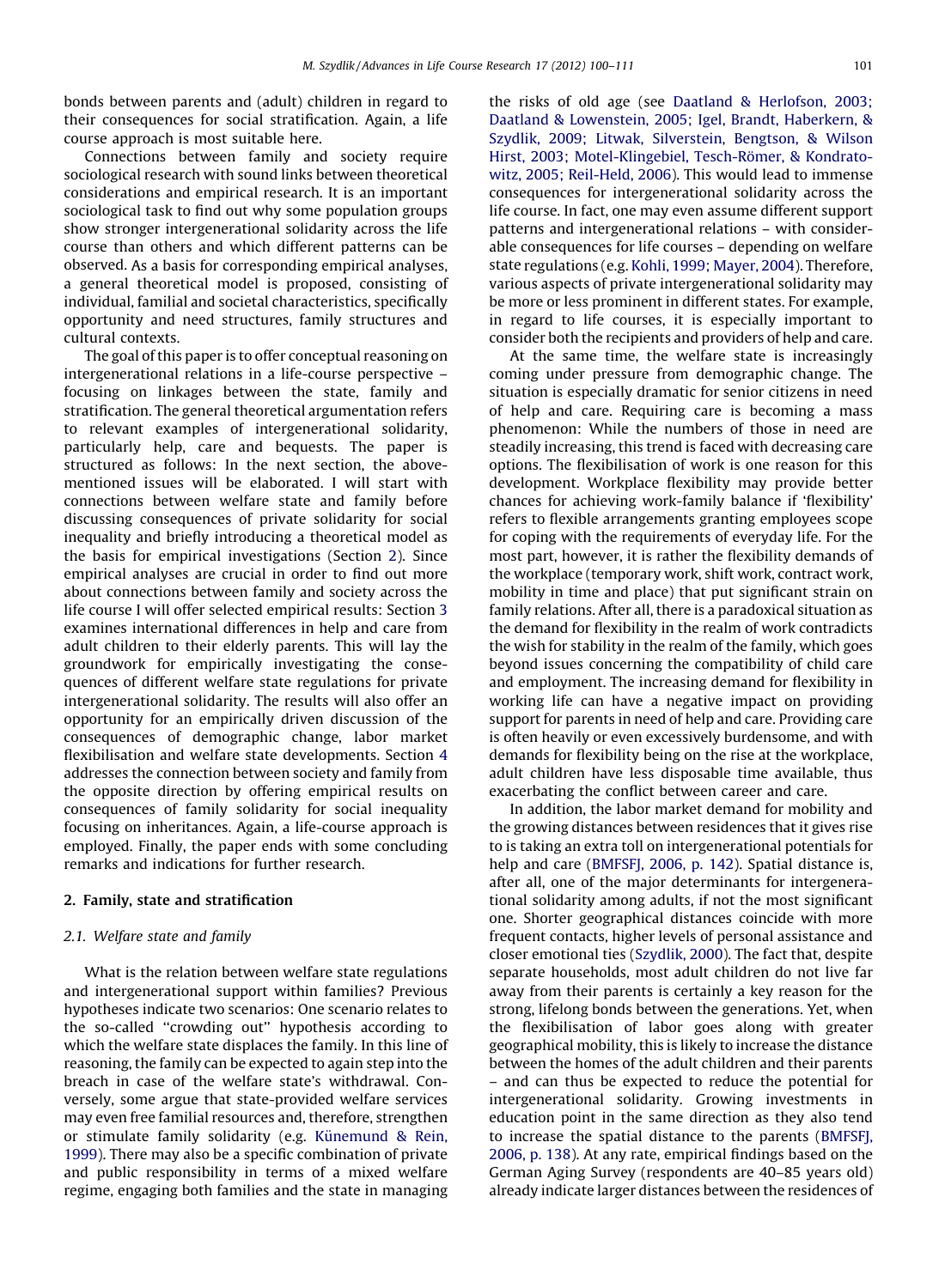parents and their adult children for the period between 1996 and 2008 [\(Motel-Klingebiel,](#page-10-0) Wurm, & Tesch-Römer, [2010](#page-10-0)). All of these factors make it more difficult for the middle family generation to balance career and care.

Other reasons for decreasing care options are the rise in women's participation in the workforce and the decline in the number of siblings to the effect that potentially fewer individuals are available to provide family-based care. Furthermore, there is a danger that the financial problems of the welfare state will increasingly lead to holding families – or more precisely female family members – responsible for performing care tasks.

This raises the question of social policies. A good strategy for identifying best practice examples is to carefully examine the support provided to those in need of help and care under different welfare regimes. Does the family really step into the breach in case of a weak welfare state, or, quite to the contrary, do public services even enhance the provision of private support? It is ultimately a matter of empirical research to determine which of these two hypotheses applies.

#### 2.2. Generation and inequality

In regard to connections between intergenerational solidarity and social inequality, it makes sense to employ a life course perspective as well. Amongst other things, such a perspective offers the opportunity to consider the cumulation of inequality due to lifelong intergenerational solidarity. In the following, I will discuss the support of parents, effects for their children and consequences for social inequality – across the whole life course.

Starting with early childhood, parents lay the groundwork for unequal conditions in life courses from the outset. Parents' monetary resources determine where and how their children grow up: Does each child have its own room? How spacious is it? Is there a yard? Or are children forced to live in cramped conditions and otherwise unfavorable circumstances, maybe even being affected by child poverty? The parents' choice of residence is also an important factor for determining the social background of their children's friends, which, for instance, encourages or inhibits educational ambitions. The amount of allowance given a child, brand name clothing, electronic equipment and sporting goods are channels by which parents influence the social recognition that their children receive from peers.

Parents play a decisive role in child education, for instance, by reading children's books to them but also through the enormous impact of choice of school (e.g. OECD, 2001; Shavit & [Blossfeld,](#page-10-0) 1993). This has consequences for other dimensions of social inequality: the better educated achieve better jobs, higher incomes, greater prestige, are less frequently unemployed and less often ill, live longer, and have better opportunities in the marriage market. A major factor involved in predetermining all of this at an early age is the transition to the lower, intermediate or higher tracks of secondary education, and parents have a major influence on the matter.

Parent aspirations and resources also have an effect on the educational success of children within the respective school systems, be it by way of individual incentives, educational ambition, monitoring and giving support with homework or also by privately organizing and funding additional tutoring for their children. Whether parents provide books and computers or can support their children in spending time abroad to improve their language skills also makes a difference. Parents' social networks play an important role as well, for instance, in the search for internships, positions for vocational education and training, or jobs, just as does the more or less tacit knowledge and proficient use of cultural rules [\(Bourdieu,](#page-10-0) 1984).

Since recent sociological research on generations has shown intense lifelong relationships between parents and their adult children across the boundaries of the individual households, we can now further trace connections between intergenerational relations and social inequality over the life course. Financial transfers are especially important in this respect. They range from small gifts and occasional support to transfers of great wealth from one generation to the next.

In the case of current transfers of a smaller kind, the findings are to some extent contradictory: On the one hand, particularly parents with greater financial resources provide financial support for their adult children outside of the parental home. On the other hand, especially those adult children in financial need are recipients of such support, which indicates a narrowing of the current inequality gap between children in education and training, who command less financial means compared to those in employment (cf. Kohli, 1999; Künemund, [Motel-Klinge](#page-10-0)biel, & [Kohli,](#page-10-0) 2005). This may also involve investments in tertiary level education, which in turn can be expected to lead to greater income disparities in the long-term.

What is the connection between intergenerational wealth transfers and social inequality? Against the background of previous intergenerational solidarity, it is reasonable to assume that parents will leave (most of) their estate to their children, which has considerable consequences in terms of social stratification. Again, this is an empirical question – which will be addressed in Section [4](#page-6-0).

#### 2.3. Theoretical model

As a basis for empirical investigations of intergenerational relations, I propose a general theoretical model (see [Szydlik,](#page-10-0) 2000, 2004, 2008). This model has been used for a range of empirical analyses on various forms of intergenerational solidarity, including research on emotional bonds, help, care and financial transfers. The model offers a framework for analysing relevant aspects of intergenerational relations, whether for single moments in time or for a series of snapshots across the life course, and for investigating the dynamics and change of intergenerational relations. Thus, the model provides a general conceptual framework for more detailed theoretical reasoning as a basis for empirical analyses. In order to apply the broad theoretical model to specific research questions, for example, in regard to emotional closeness, coresidence, geographical distance, instrumental help or financial transfers, more specific theoretical argumentation is needed. This allows relating different forms of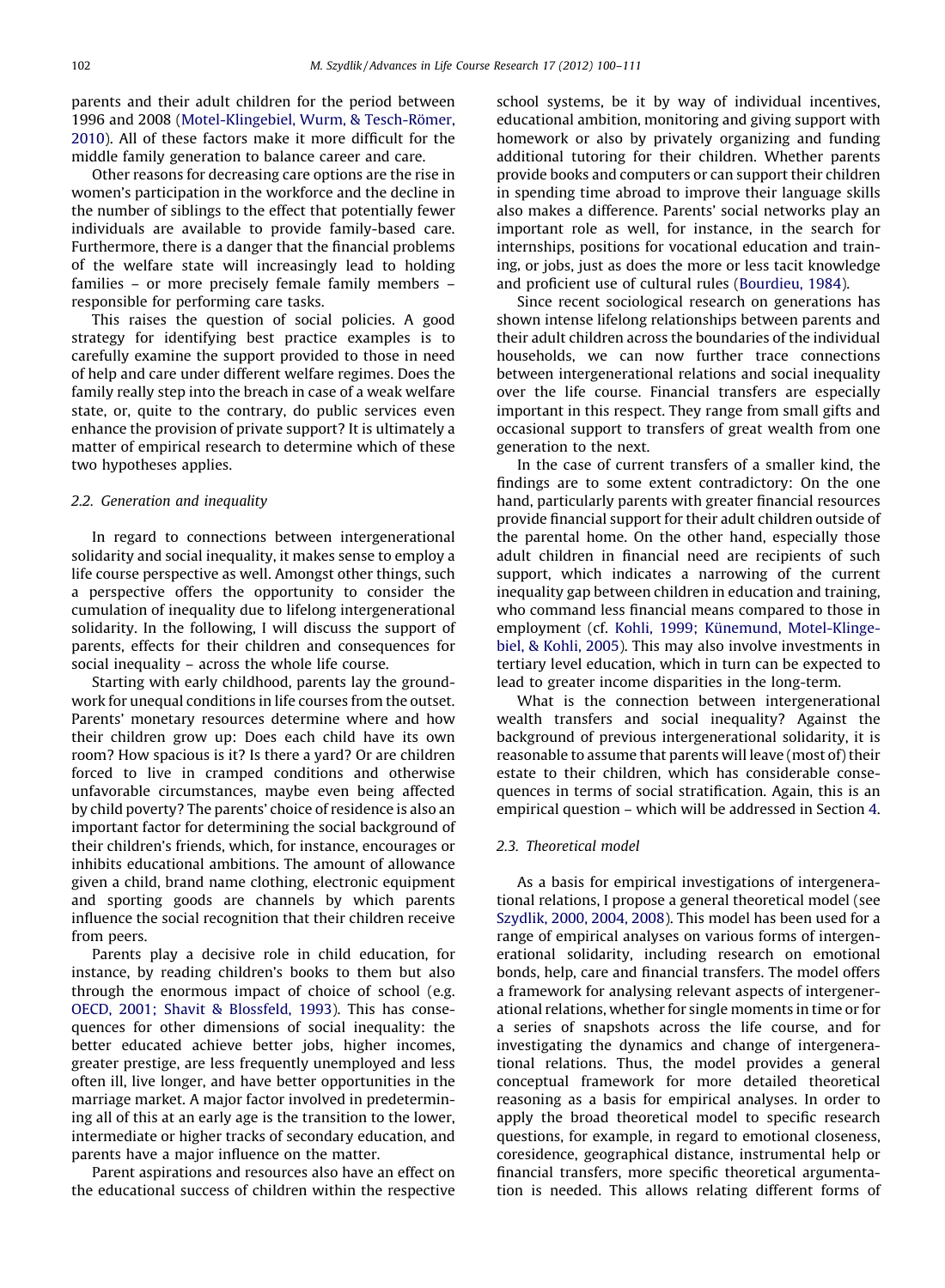<span id="page-3-0"></span>intergenerational relations to one another, for instance, financial transfers to emotional closeness and/or frequency of contact. In this way the general model also provides a helpful tool for developing appropriate hypotheses as a basis for empirical research. The model will be briefly presented below. Since this paper offers empirical results from research on help and care, on the one hand, and bequests, on the other, examples will be drawn from these aspects of intergenerational solidarity (for detailed applications of the model to specific research questions, see Brandt et al., 2009; [Haberkern](#page-10-0) & Szydlik, 2010; Igel et al., 2009; [Szydlik,](#page-10-0) 2000, 2004, 2011).

Intergenerational solidarity comprises both specific behavior and a feeling of belonging and close bonds between family generations. Intergenerational solidarity involves a series of facets that can be classified into three dimensions, symbolized by the three circles at the center of Fig. 1: Affectual solidarity (emotional closeness), associational solidarity (common activities) and functional solidarity (giving and taking of money, time and space; see [Bengtson](#page-10-0) & Roberts, 1991; Szydlik, 2000, 34ff). Help, care and bequests are a form of functional solidarity.

Which determinants influence solidarity, in this case the likelihood and extent of help, care and bequests? The diverse conditional factors can be classified into four groups, namely opportunity, need, family and culturalcontextual structures. Hereby, three levels of analysis are distinguished: individual, family and society. Intergenerational relations are generally dyadic, which means that essentially two people are involved (e.g. caregiver and recipient, testator and heir) each with specific opportunities and needs. This relationship is embedded in a family and, beyond that, in a societal context. Among the groups of factors are influences and dependencies (represented by arrows). In the following, the four groups of factors will be explicated, including corresponding hypotheses for empirical analyses.

Opportunity structures reflect opportunities or resources for solidarity. They enable, promote, hinder or prevent social interaction. For example, a closer geographic proximity enables adult children to provide help or care for a parent. Conversely, if the parents possess financial resources, including some level of wealth representing a future bequest, this may lead to better chances of being cared for by an adult child. Opportunity structures also refer to both testators and heirs. Testators have to own something that they can bequeath. From the point of view of prospective heirs, a wealthy parent obviously increases the chance of inheriting something.

Need structures indicate the need for solidarity. This applies to both caregivers and recipients, testators and heirs. Frail parents may be in need of help and care (be it a short-term or long-term illness or a condition even requiring lifelong help or care), or there can be emotional needs (i.e. for attention, companionship, consolation, recognition and understanding). Adult children with greater financial needs may be more likely to help their parents. Testators may want to bequeath their estate to one specific heir, or potential testators may have to spend their money or estate to address their own needs; they may even require additional financial support, e.g. to keep the family home. In this case, prospective heirs may meet the needs of future testators in order to be reimbursed by a (higher) inheritance.

The arrows around the inner circles in Fig. 1 indicate that opportunities and needs may be intertwined; for instance, the needs of one person may correspond with the opportunities of another. Also, the needs of adult children may contradict those of their parents, for example, when the parents are in need of care. It may also be the case that parents would like to keep their property (e.g. the home they live in) as long as possible and may not want to pass it on too early, not least, because they may not be sure whether their children will still provide attention and care afterwards ('King-Lear effect'). On the other hand, the children are likely to favor an early transfer of their parents' property.

Nevertheless, needs are not always likely to be fulfilled. Of course, poor children are in especially great need of



Fig. 1. Theoretical model.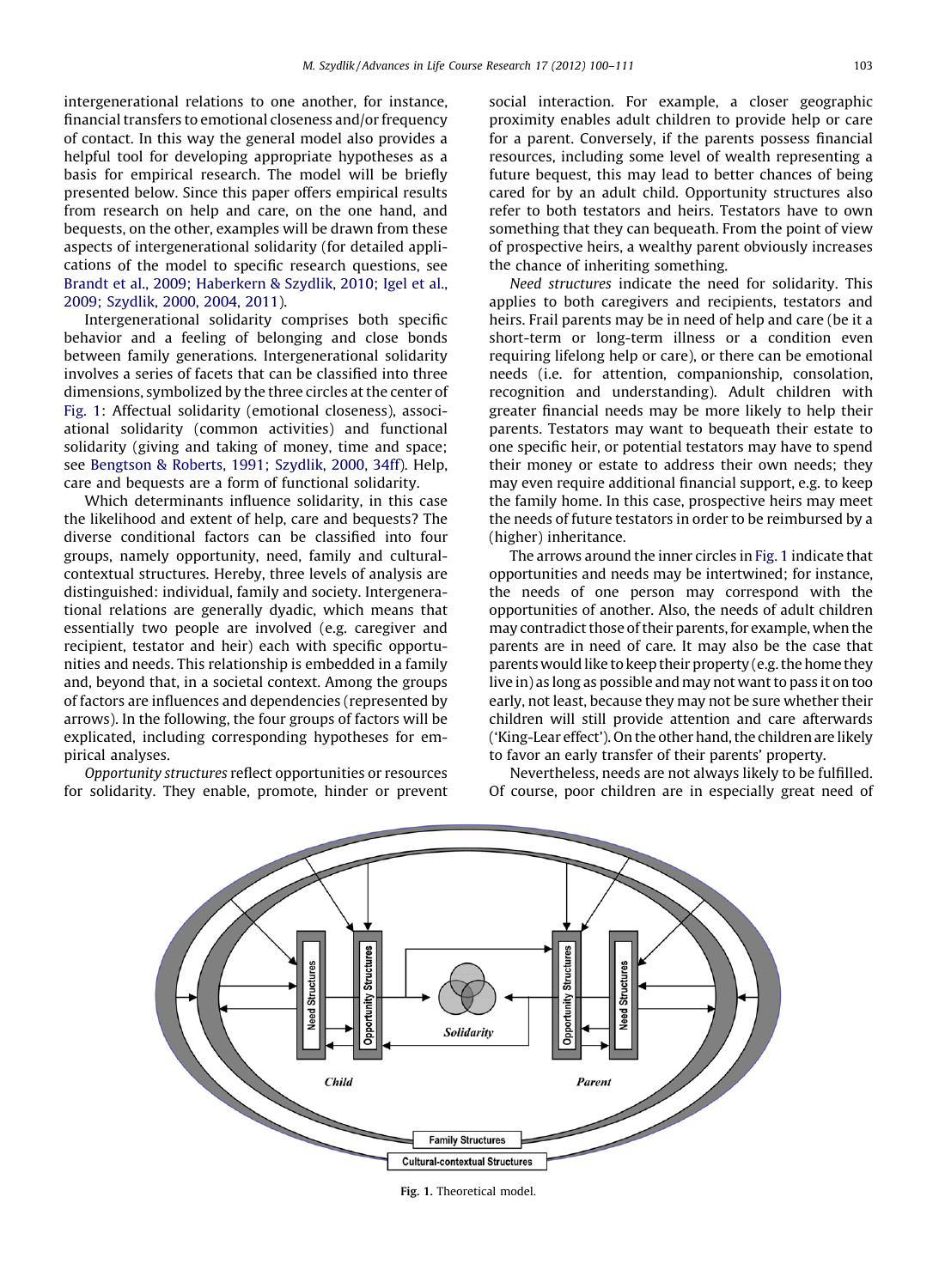<span id="page-4-0"></span>receiving an inheritance. However, poor children relatively seldom have rich parents. In contrast, upper-class parents have far better opportunities of supporting their children in many ways throughout their entire life and thus contribute to the reproduction of social inequality. Employing a life course perspective, one can indeed hypothesize in regard to empirical analyses that resourceful parents support their children throughout their whole life – including a higher bequest (see Section [4](#page-6-0)).

The relation between parent and child is embedded in family structures. They include, for example, family size and composition, earlier family events as well as family roles and norms. In regard to help and care, the existence of (female) siblings may lower the likelihood of providing care for one's parents. Having (small) children of one's own who need care and attention may lead to a similar situation. Moreover, with regard to inheritances, the existence and number of siblings as competitors may also play a crucial role. Another question is whether the surviving spouse or the children are supposed to inherit more or whether children in greater need or better qualified children should receive a larger share. Does a testator violate family norms if s/he favors one child over the other/s out of affection? On the one hand, children who have kept the family line going may receive higher inheritances. On the other hand, grandchildren may also emerge as competitors for an inheritance if testators decide to skip their children (e.g. because of affection, age, economic need or qualification).

Cultural-contextual structures represent societal conditions within which intergenerational relations develop. These include conditions of the social, economic and tax system (e.g. inheritance tax), the welfare state, the labor and housing market, as well as specific rules and norms of certain institutions and groups (arrows in [Fig.](#page-3-0) 1 indicate a possible interplay with rules and norms on the family level).

Political and economic regimes as well as welfare state regulations are elements of cultural-contextual structures. To understand their impact, it is important to analyze support patterns in different countries. As mentioned above, the size of the service sector may play a crucial role for the kind and extent of help and care behavior that adult children exhibit toward their elderly parents. Disparities between market and planned societies are also of special interest. Regime differences may still have long-term significance even decades after the collapse of the so-called 'socialist' regimes. Bequests may play a greater role in regimes that 'allow' individuals to build private property, e.g. homes, businesses, stocks and shares. Therefore, socialist regimes are less likely to show high rates of substantial bequests. Additionally, migrants may have smaller chances of receiving a bequest due to their specific economic situation (see below).

Gender roles exist on the meso level of families, but also on the macro level of societies at large. For example, traditional norms and roles suggest that daughters are more likely than sons to take care of frail parents. Moreover, women have always inherited less than men. Family property has mostly been passed on to a male heir (cf. [Rosenbaum,](#page-10-0) 1982, 49ff., 60ff.). However, laws have

changed and the smaller number of children (siblings) decreases the probability of a male heir. This also applies to the reduced number of farms and small businesses (cf. [Kosmann,](#page-10-0) 1998, p. 149). Nevertheless, especially in the latter cases, gender may still be of some significance. In general, however, gender differences in inheritance are likely to be considerably smaller than those between regimes and classes (see [Szydlik,](#page-10-0) 2004, 2011).

#### 3. Help and care

The empirical analyses of help and care are based on the ''Survey of Health, Aging and Retirement in Europe'' (SHARE; for previous analyses of intergenerational relations, see, for example, [Albertini,](#page-10-0) Kohli, & Vogel, 2007; [Attias-Donfut,](#page-10-0) Ogg, & Wolff, 2005; Hank, 2007; Kalmijn & [Saraceno,](#page-10-0) 2008; Schenk, Dykstra, & Maas, 2010). The first wave of the survey was conducted in 2004. It offers a representative data set with nearly 30,000 respondents, including detailed information on families and social support, health, the economic situation as well as expectations and attitudes of the population of 50 years and older and their (younger) partners in Austria, Belgium, Denmark, France, Germany, Greece, Italy, the Netherlands, Spain, Sweden and Switzerland. In this section, the focus is on help and care provided by adult children for their elderly parents depending on the welfare state context.

SHARE asks the following questions: ''Now I would like to ask you about the help you have given to others. In the last twelve months, have you personally given any kind of help [. . .] to a family member from outside the household, a friend or neighbor? [. . .] Which types of help have you given to this person in the last twelve months? (1) Personal care, e.g. dressing, bathing or showering, eating, getting in or out of bed, using the toilet. (2) Practical household help, e.g. with home repairs, gardening, transportation, shopping, household chores. (3) Help with paperwork, such as filling out forms, settling financial or legal matters''. In this paper, the first category will be abbreviated as ''care'', the two others will be summarized as ''help''.

First of all, [Fig.](#page-5-0) 2 shows large differences in the percentages of intergenerational help and care (for a documentation of the percentages in form of country maps, see [Brandt](#page-10-0) et al., 2009). Practical household help and help with paperwork is much more prominent than personal care, including dressing, bathing or showering, eating, getting in or out of bed and using the toilet. This difference not least reflects the need situation of the elderly parents. In the absence of such needs, adult children do not find themselves in a care situation. In contrast, 'sporadic' help under the threshold of intense personal care occurs much more often. Again, these empirical results indicate intergenerational solidarity across the life course. In general, adult children do not leave their elderly parents alone. Instead, children help their parents on many occasions throughout their lives.

In addition, the figure indicates considerable international differences. In Sweden, a third of the respondents helped their parents in the last year (this percentage would have been even higher had a longer time frame been chosen in the questionnaire). In Germany, this applies to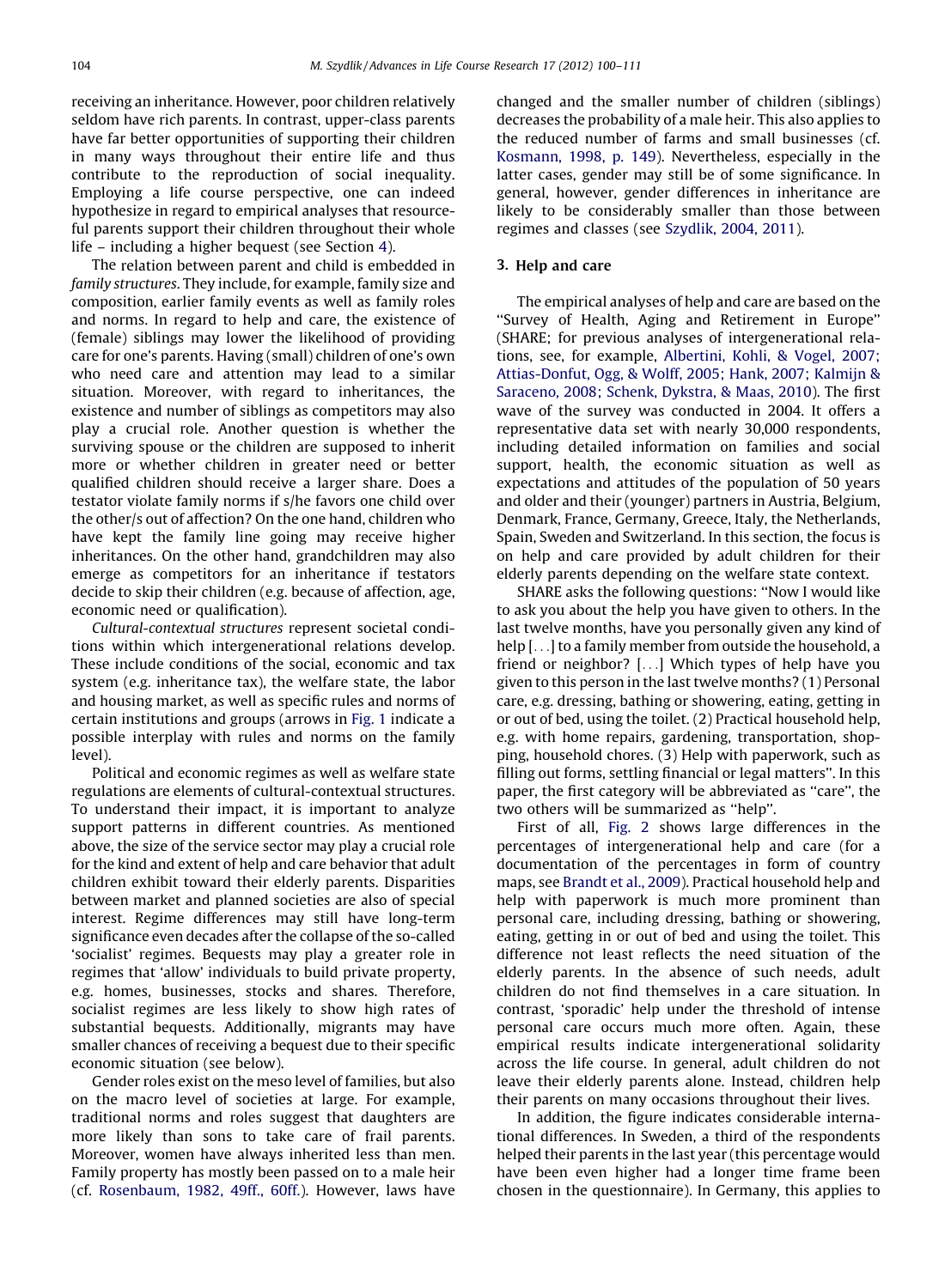<span id="page-5-0"></span>

Fig. 2. Help and care for parents. SHARE 2004 release 2, weighted.  $n = 8021$  dyads, see [Brandt](#page-10-0) et al., 2009.

30%. In Southern Europe, however, one finds much lower help rates of around 15%. This means that less than half as many child–parent relationships are marked by adult children helping their parents in Italy, Spain and Greece compared with Sweden and Denmark.

Help and care seem to follow opposite patterns. Whereas help follows a North–South gradient, care seems to be more prominent in the south of Europe. In Sweden, around 4% of the children cared for their parents in the last twelve months. In Italy, this applies to nearly 10% of the children. Additionally, Fig. 2 suggests that help and care seem to be contradictory in the countries surveyed: the more help in a country, the less care – and vice versa.

How can one explain these striking international differences? Of course, one can never exclude individual and familial characteristics as a reason for differences on the macro level. Indeed, multivariate analyses indicate substantial effects of opportunity, need, and family structures (geographical distance, health, education, income, employment, transfers, partner, age, gender, children and siblings). However, large country effects persist even after controlling for these independent variables ([Brandt](#page-10-0) et al., 2009; see also [Haberkern](#page-10-0) & Szydlik, 2010). Obviously it makes sense to discuss empirical differences between countries in regard to inequalities that can be attributed to the macro level. In this case, welfare state regulations seem an especially promising subject.



Fig. 3. Social services. Percentages of employees in social services by country. Source: ISIC N: OECD [\(2007\).](#page-10-0)

Fig. 3 offers an empirical indication for macro-level inequalities. It shows the percentages of employees in the social and health related service sector in a country – which may 'substitute' private support within families. Stronger welfare states go hand in hand with a higher percentage rate of social service employees. This has consequences for intergenerational relations. Figs. 2 and 3 suggest that a stronger welfare state has a positive influence on intergenerational help and negative consequences on care. These descriptive results are supported by multivariate analyses: the corresponding macro indicator significantly increases the probability of help and decreases the probability of care [\(Brandt](#page-10-0) et al., 2009). In other words, strong welfare states tend to crowd out care while crowding in help.

The explanation reads as follows: In countries with a developed social service sector, families have greater chances of receiving public and market-provided support. Therefore, in those countries, adult children are less required to provide intense and time-consuming care for their frail elderly parents, which also coincides with lower normative and legal obligations [\(Haberkern](#page-10-0) & Szydlik, [2010](#page-10-0)). Instead, these services tend to be conducted by professional carers, which also removes a great part of the care burden from the adult children. This enables adult children to provide (less intense and burdensome) help for their parents, including household help and help with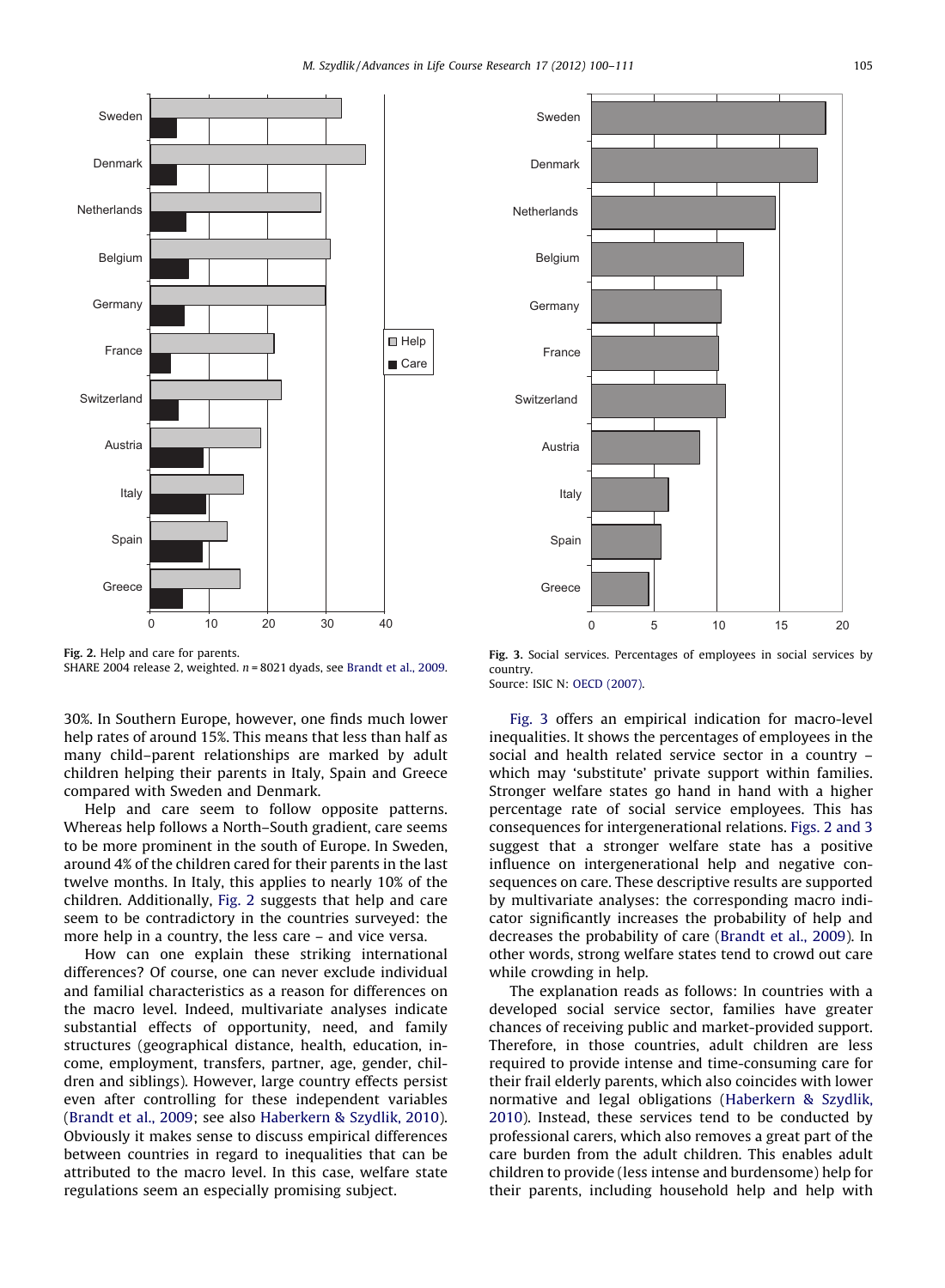<span id="page-6-0"></span>bureaucratic matters, e.g., in order to accomplish a successful mix of private and public support.

Based on these findings, one can discuss the consequences of welfare state retreat due to demographic change for private intergenerational solidarity. Weaker welfare states put much more pressure on adult children to provide care for frail elderly parents. At the same time, parents receive considerably less help from their children if they live in a country with fewer social services. In contrast, more private help is provided in stronger welfare states where the state shares the burden of care to a greater extent. Therefore, a retreat of the welfare state may hurt both recipients and carers, both parents and adult children.

#### 4. Inheritance

Inheritances create links between the deceased and living generations of the family (for an extended discussion of inheritances including further empirical results, see [Szydlik,](#page-10-0) 2004, 2011). (Prospective) bequests affect intergenerational relations in the family, be it during or after the lifetimes of the testators. This particularly applies for objects, e.g., the (grand)parents' house, a family business, marriage certificates, the family Bible, letters, diaries and photographs [\(Halbwachs,](#page-10-0) 1952). Those objects create memories, and they may also involve obligations for the descendants. Additionally, bequests affect emotions, not only because of grief (Archer, 1999; Parkes & [Prigerson,](#page-10-0) 2010; [Valentine,](#page-10-0) 2008) but also because they may serve as an indication of parental affection toward their children (Bernheim & [Severinov,](#page-10-0) 2003). In fact, a number of bequest types can be structured along two dimensions, namely the testator's autonomy and instructions for the heir ([Szydlik,](#page-10-0) [2011](#page-10-0)). These include bequest types based on economic models, such as accidental, altruistic, paternalistic, preserving, reciprocal and retrospective bequests (a summary is also provided by Masson & [Pestieau,](#page-10-0) 1997).

However, inheritances not only have huge consequences for families. In order to investigate connections between family solidarity and social stratification, it is important to find out whether inheritances have and will continue to have an impact upon current and future social inequality (e.g. Avery & [Rendall,](#page-10-0) 2002). One central hypothesis reads as follows: The greater the amount of privately heritable wealth in a country, the greater the extent to which social differences may be presumed to be based upon bequests. Inheritances are therefore a sociological research topic that extends far beyond family matters.

In order to investigate the importance of bequests for family and society, it is necessary to conduct empirical analyses. Where do inheritances stem from? How likely is it to inherit a fortune from a distant aunt whom one has rarely known? Secondly, consequences for social inequality will be investigated.

The following empirical results are based on the German Socio-Economic Panel [\(Wagner,](#page-10-0) Frick, & Schupp, [2007](#page-10-0)). This survey expressly refrains from asking about smaller estates without considerable economic value. Instead, the following question was asked: ''Have you personally ever come into an inheritance or received a larger gift? We are referring to transfers of houses and land, stocks and shares, other assets or larger sums of money''. If answered in the affirmative, it was additionally asked, for up to three cases, whether this applied to a gift or an inheritance, in which year it was received, what kind of assets were turned over, what they were worth at the time and thanks to whom the recipient came into possession of those assets. Subsequently, questions about future inheritances or gifts were asked: ''What do you think? Do you expect to come into an inheritance (again) or receive a larger gift in the future?''. The response categories were: ''Yes, certainly'', ''Yes, probably'', ''No'' and ''Don't know''. Respondents who gave one of the first two answers were then asked whether the estimated value is likely to be more or less than  $\in$ 25,000. For further analyses based on those questions (see Schupp & [Szydlik,](#page-10-0) 2004; Szydlik & [Schupp,](#page-10-0) 2004).

Fig. 4 shows that inheritances mostly stem from previous family generations, especially from one's own parents. Nearly two thirds of the stated inheritances go back to the respondents' fathers and mothers. Thus, succession of property is not restricted to a specific moment but involves a considerably longer period of time. Before bereavement, the prospective transfer of wealth may influence intergenerational relations between parents (testators) and children (presumptive heirs). After death of the bequeather, the financial gain goes along with a great personal loss. It may take some time until heirs are able to accept the inheritance.

Additional investigations show that inheritances largely occur in the second half of life – which is hardly surprising since they mostly stem from fathers and mothers. Parents transfer their property to the next family generation mainly in the form of bequests and not in the form of large gifts. In general, parents keep their resources as long as possible, not least to avoid a 'King Lear effect', since parents may not be sure that children will still keep close contact and be available for help and care if they have already received everything.

What is the connection between inheritance and inequality? Are their specific population groups with better or worse chances of receiving an inheritance? Lower social classes are in greater need; however, the life course perspective indicates that since parents do their best to support their children throughout their whole life, it is the opportunities of the parents rather than the needs of the children that determine intergenerational transfers. [Fig.](#page-7-0) 5



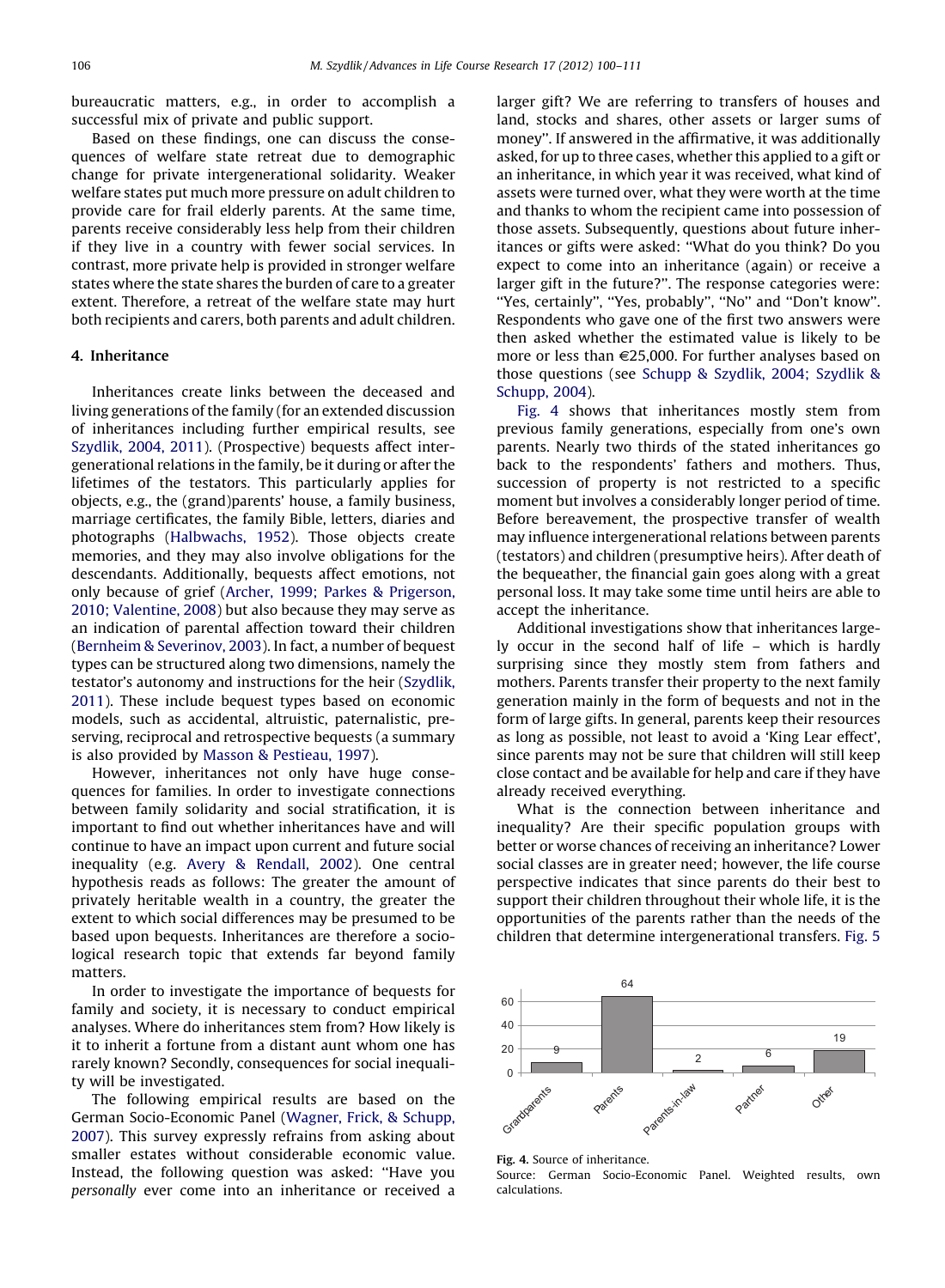<span id="page-7-0"></span>

Fig. 5. Past and future inheritances.

Source: German Socio-Economic Panel. Weighted results, own calculations. Past: respondents with at least one deceased parent. Future: respondents with at least one living parent. 'Basic school (Hauptschule)': secondary education, basic track; 'Middle school (Realschule)': secondary education, intermediate track; 'High school (Gymnasium)': secondary education, advanced track.

offers basic empirical results on the connection between inheritance and inequality. Like the results on help and care in Section [4](#page-6-0), the following results are supported by multivariate analyses including relevant control variables (see Szydlik & [Schupp,](#page-10-0) 2004; Schupp & Szydlik, [2004](#page-10-0)). Again, these analyses also prove the importance of opportunity, need and family structures for intergenerational solidarity. For example, deceased parents enormously increase the likelihood of a previous inheritance and decrease the probability of a future inheritance (opportunity structure). Providing care increases the expectation of a future bequest and indicates expectations of being reimbursed for meeting the needs of potential bequeathers. Moreover, people who have many siblings anticipate future inheritances less often (family structures).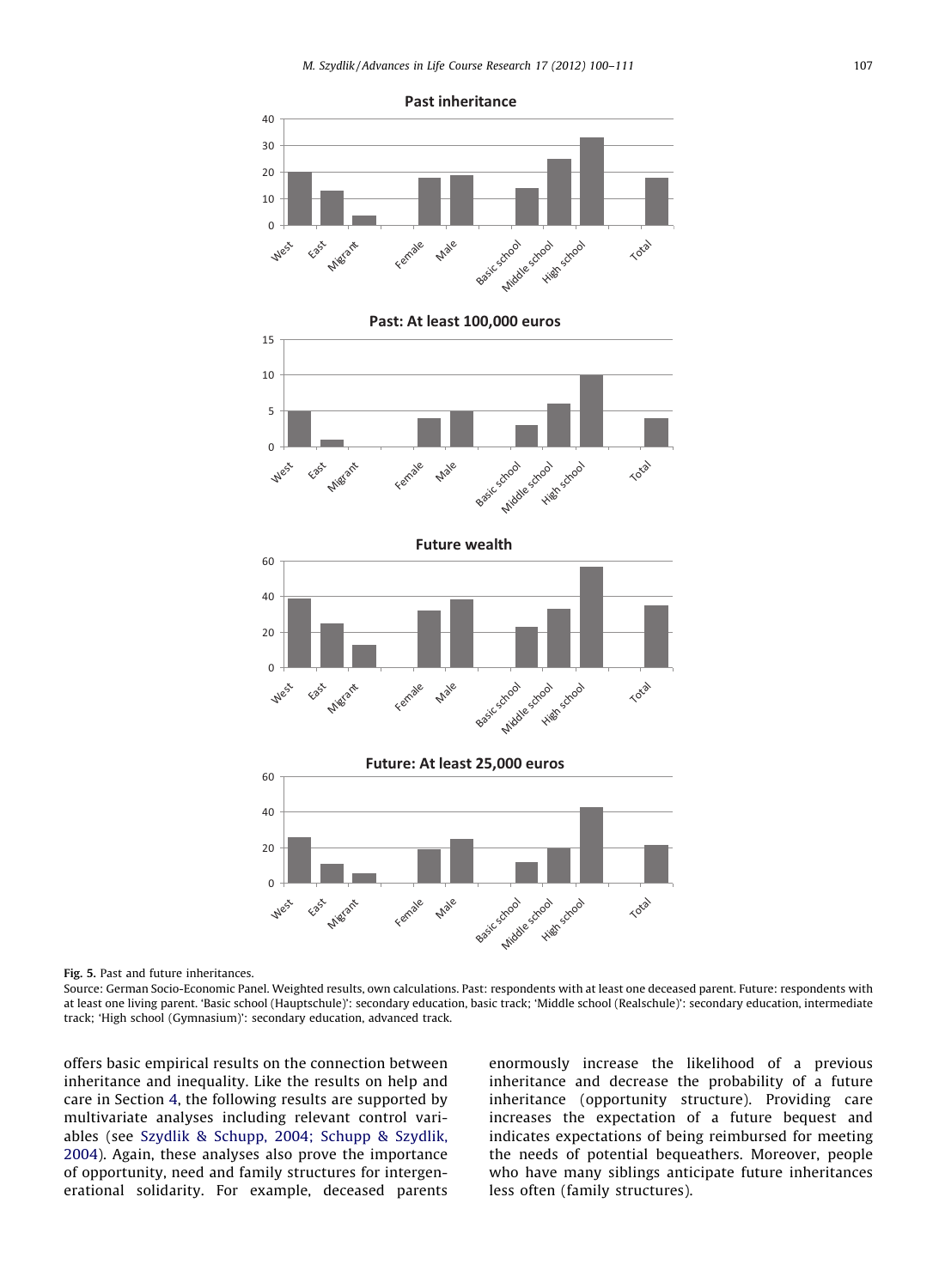[Fig.](#page-7-0) 5 differentiates between previous and future inheritances. Nearly a fifth of the respondents with at least one deceased parent have received a larger inheritance. Only 4% report an inheritance of at least 100,000 euros. This shows that very large inheritances are restricted to a small part of the population. Of course, it is crucial to find out which groups are most likely to receive a sizeable bequest.

West Germans have an advantage over East Germans in regard to both previous and future inheritances – which indicates long-term consequences of different economic and political regimes. Less assets and lower levels of home and business ownership in the German Democratic Republic still play a major role in inheritance chances. Not least since the regime was not interested in allowing private ownership, it was relatively difficult to become a home owner in the GDR. Furthermore, the so-called economic miracle after WWII was largely restricted to West Germany, and the low rents and housing conditions in the GDR led to people's low interest in inheriting residential buildings. After the fall of the wall, private property could be acquired at comparably low prices, but it will still take some time until this property will be bequeathed.

Germans and migrants show even larger discrepancies (to avoid influences of very different factors, the figure documents inheritances of overrepresented migrants from the former recruitment countries of Southern Europe, namely Turkey, former Yugoslavia and its successor states, Greece, Italy and Spain). The results indicate that migrants have few assets in their previous home countries, which may play a decisive role in migration. Furthermore, migrants from the former recruitment countries face fewer opportunities in the labor market not least due to lower qualification and overqualification. Altogether, this leads to lower wages and fewer opportunities for accumulating wealth. Additionally, migrants have substantially less time to build wealth in the country of destination, both personally and across generations.

In contrast, the figure does not indicate significant gender differences in previous inheritances. Parents no longer favor their sons over their daughters. Who one's parents were is of greater importance than whether one is a daughter or a son. In terms of inheritances, women do not fare worse than men anymore (see [Kosmann,](#page-10-0) 1998). However, to some extent, women less often anticipate future inheritances. Nevertheless, it seems to be unlikely that parents will return to the formerly gendered decisionmaking practice (see above). It cannot be ruled out that some daughters still assume that their parents may favor their brothers (sons). Another possible explanation for the empirical observation refers to the situation when filling out the questionnaire. In fact, speaking about future inheritances implies death of one's mother or father. Therefore, due to their stronger emotional bonds compared to sons, some daughters are less inclined to imagine monetary gains deriving from the decease of their parents.

Most important in regard to connections between intergenerational solidarity and social inequality are differences in inheritance between social classes. The lower classes are in particular need of receiving a bequest; however, these needs are not very likely to be fulfilled. Instead, higher classes show much better chances of inheriting. This applies both to the past and the future. The greater economic resources of upper class parents prove advantageous for their (adult) children. Moreover, higher educational classes especially expect large bequests. Further analyses indicate that class differences in inheritance increase over time. Younger respondents show even greater disparities between educational classes. In other words, the further we look into the future, the more significant the disparities between social classes become.

On the one hand, the empirical analyses give evidence to the lifelong intergenerational solidarity within families. On the other hand, inheritances are no exception in the intergenerational reproduction of social inequality. Affluent parents help their children reach the higher social classes as well. Those children also have considerably greater chances of receiving a (high) bequest.

#### 5. Conclusions

This paper has shown a number of connections. First, family generations are marked by lifelong solidarity – and beyond. Second, state and family are interlinked. Third, family solidarity has huge effects on social inequality across the life course. Fourth, opportunity, need, family and cultural-contextual structures all play a crucial role for intergenerational cohesion. Fifth, sociological research needs to connect theoretical considerations with empirical research.

Parents and adult children are connected across the life course – from cradle to grave. Even after their death, parents support their children via the transfer of wealth in form of bequests. Nevertheless, this general result is challenged by the fact that various population groups show large differences in the degree and pattern of intergenerational solidarity. Here, country differences are especially striking and call for sociological research. In all observed countries, adult children provide a remarkable degree of help for their elderly parents. However, this applies more to some countries than to others. It is immensely illuminating that help behavior is much more prominent in Northern European countries, which offer a relatively strong welfare state and a comparatively large percentage of employees in social services. This result fails to support the so-called crowding out hypothesis. A strong welfare state does not necessarily lead to weaker family relations. In light of the empirical results for intergenerational help, the opposite holds true. On the other hand, care percentages are in line with the crowding out hypothesis. In countries with a more developed welfare state, there is less need for adult children to take care of their frail elderly. In fact, these results support the notion of a complex welfare mix of family and state. Social services allow relatives more discretion in pursuing their own lives – which means that adult children are in a better position for assisting their parents in the household and with bureaucratic tasks, including help with organizing a suitable mix of public and private support. Thus, against the background of a life course perspective, one has to bear in mind that societies influence family solidarity – and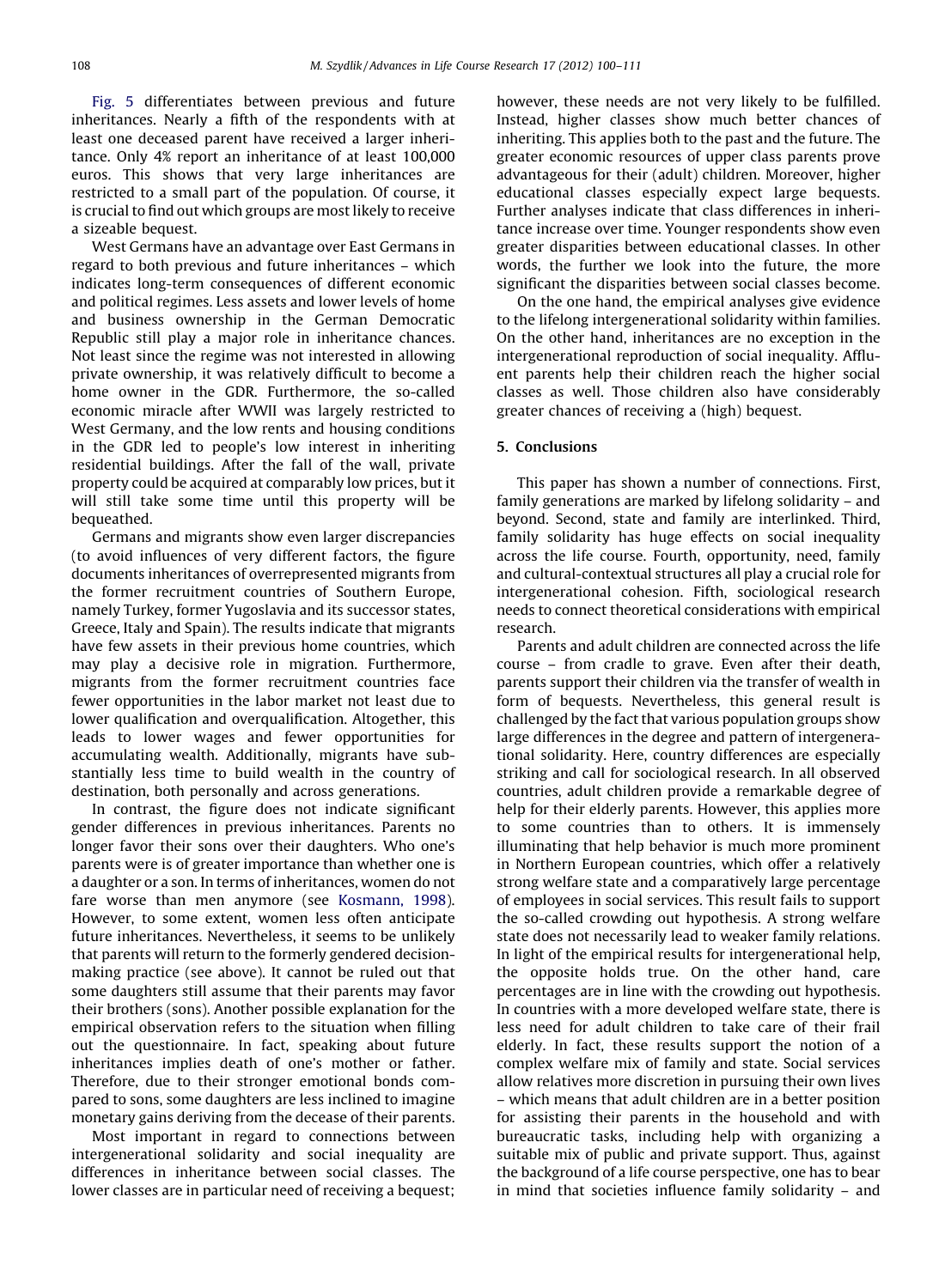thereby the life courses of both recipients and providers of help and care.

This also applies when discussing consequences of demographic change and labor market flexibilisation. On the one hand, demographic change increases the numbers of those in need of help and care. On the other hand, labor market flexibilisation poses new challenges regarding the compatibility of employment and helping or caring for others. Providing care for relatives appears to be particularly stressful, and caregivers often wear themselves out to the point of needing help themselves [\(Meyer,](#page-10-0) 2006, 36f.). Especially in this respect, demographic change can be expected to have particularly negative effects. With growing numbers of people in need of care, adult family generations will also face increasing demands. Yet, intergenerational solidarity not only threatens to overburden adult children. Elderly parents must also be protected from exaggerated demands. This would include respecting the autonomy of the elderly and their own life planning by not taking for granted that they will automatically step in, whether they want to or not, when their adult children struggle to balance employment and child care [\(Igel](#page-10-0) et al., [2009](#page-10-0)). Although family generations stand in for each other in case of need, they should not be left to their own devices. Families must be able to count on support from a mutually supportive society, or else there will be the risk of overburdening them, which, in turn, might jeopardize family-based assistance – and incidentally lead to huge subsequent costs for society as a whole. In this regard, family-friendly policies are required in order to protect family members from excessive demands and actively support intergenerational solidarity.

Lifelong solidarity does not refer to time transfers only. Whereas adult children tend to support their parents in terms of an upward intergenerational solidarity, in general money flows downwards. Parents support their children with monetary transfers throughout their entire life. Financial transfers from parents do not stop once the children have left their parents' home. In fact, parents are likely to bequeath their whole wealth to the next family generation. Other relatives and especially non-relatives have relatively small chances of receiving an inheritance. Since a bequest comes after the death of a parent, it is not surprising that inheritances mainly occur in the second half of life.

Lifelong family solidarity has immense effects on society at large. Bequests are often a source of impressive increases in wealth. However, this mainly applies to specific groups in the population. Inheritances generally do not offset financial need. Those who have nothing can generally not expect to receive anything either. On the contrary, 'Matthew's principle' applies: ''To him that hath shall be given.'' He who has more, gets more. There is a strong connection between family solidarity and social inequality.

Better educated individuals are much more likely to receive a bequest. In contrast, persons with a lower educational background have considerably smaller chances of inheriting. From a life course perspective, better-off parents help their children to access higher education – and (much) later on the parents still have the

means for considerable bequests. Over the life course, family solidarity across generations results in a cumulation of social inequality.

Connections between welfare state and family, on the one hand, and between intergenerational cohesion and inequality, on the other, also indicate that states influence social stratification via family solidarity. Welfare state regulations affect the way parents and (adult) children relate to one another, which in turn may lead to a different extent and patterns of social inequality between individuals, families and population groups. In this perspective, intergenerational relations can be seen as an all-important link between the state and stratification. Employing the above-mentioned theoretical model, intergenerational solidarity takes place within contextual conditions – and in turn affects social structure. Determinants on the macro level influence meso and micro levels, which in turn alter or stabilize existing macro conditions.

Analytically a life course approach again seems to be well-suited to identify those complex patterns in detail. This may be illustrated by three examples on the basis of previous arguments. For instance, the sooner pupils are divided into basic and advanced schools by stateregulated educational systems, the easier it may be for upper-class parents to assist their children in reaching upper-class status as well. In later years, a weaker welfare state may particularly limit the career opportunities of poor adult children (especially women), since they more frequently have to take care of frail elderly parents when the financial means for private care are lacking. In contrast, a public pension and health system that favors economically well-off pensioners leaves more wealth in the hands of the higher classes and may thus lead to an even more unequal inheritance distribution. Therefore, one of the promising fields of future research is surveying the complex connections between the state and stratification by – theoretically and empirically – investigating intergenerational relations across the life course.

#### Acknowledgments

This research is part of a larger project on intergenerational relations of the research group LAbour, Generation, Stratification (AGES) at the University of Zurich. The research group currently focuses on relations between adult children and parents in all their essential aspects. Members include Klaus Haberkern, Bettina Isengard, Ronny König, Franz Neuberger and Tina Schmid. Former members are Martina Brandt, Christian Deindl and Corinne Igel. A substantial number of essays and talks resulted from this project, and a series of sub-projects are currently being continued on the subject. Support by the Swiss National Science Foundation is gratefully acknowledged. I would also like to express my gratitude for the helpful comments of the two anonymous reviewers.

The following declaration has to be given in conjunction with the use of SHARE data: ''This paper uses data from Release 2 of SHARE 2004. The SHARE data collection has been primarily funded by the European Commission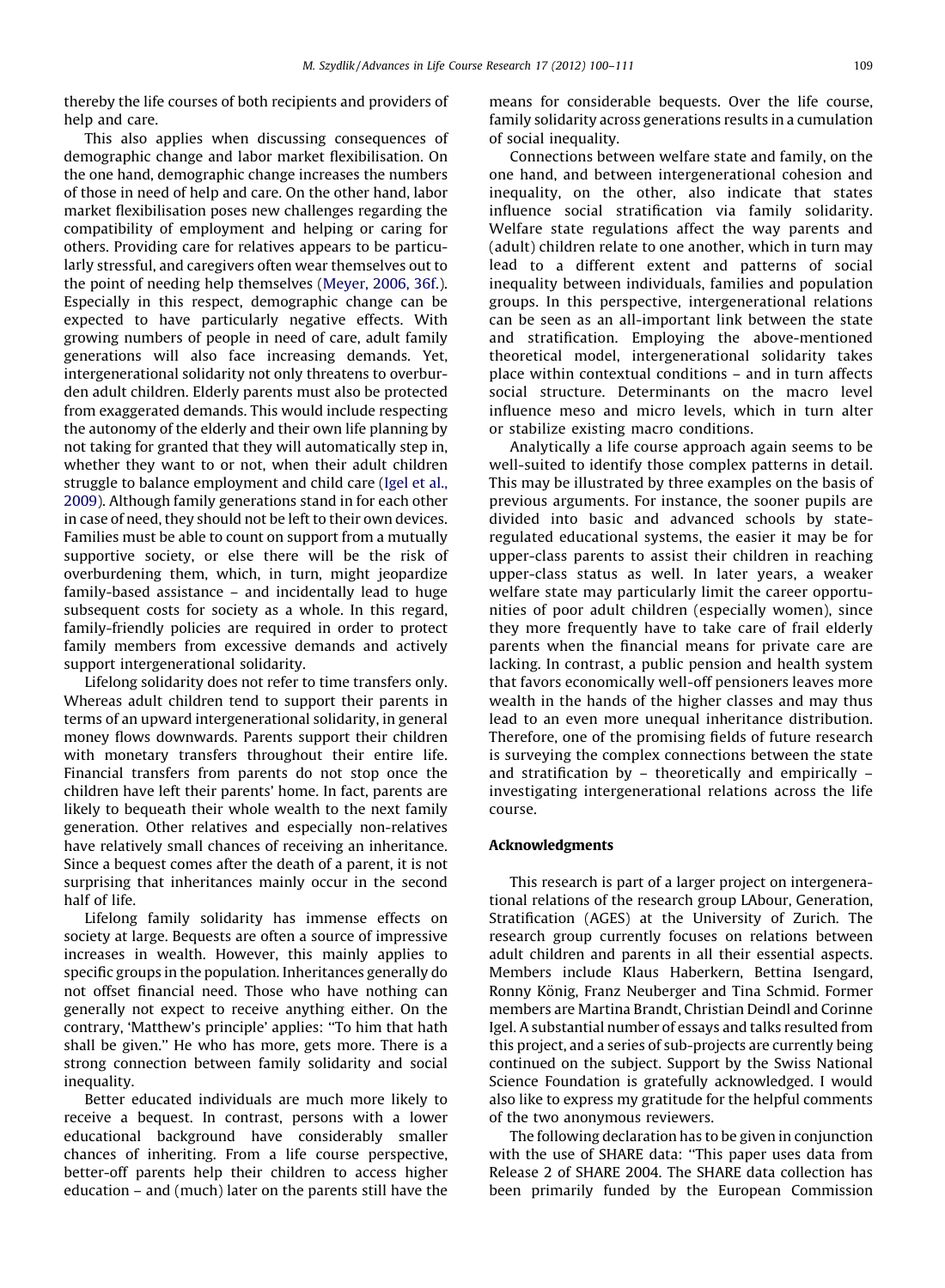<span id="page-10-0"></span>through the 5th framework programme (project QLK6- CT-2001–00360 in the thematic programme Quality of Life). Additional funding came from the US National Institute on Aging (U01 AG09740-13S2, P01 AG005842, P01 AG08291, P30 AG12815, Y1-AG-4553-01 and OGHA 04-064). Data collection in Austria (through the Austrian Science Foundation, FWF), Belgium (through the Belgian Science Policy Office) and Switzerland (through BBW/ OFES/UFES) was nationally funded. Further support by the European Commission through the 6th framework program (projects SHARE-I3, RII-CT-2006-062193, and COM-PARE, 028857) is gratefully acknowledged. The SHARE data set is introduced in Börsch-Supan, Hank, and Jürges  $(2005)$ ; methodological details are contained in Börsch-Supan and Jürges (2005)".

#### References

- Albertini, M., Kohli, M., & Vogel, C. (2007). International transfers of time and money in European families: Common patterns – different regimes? Journal of European Social Policy, 17(4), 319–334.
- Archer, J. (1999). The nature of grief. The evolution and psychology of reactions to loss. London, New York: Routledge.
- Attias-Donfut, C., Ogg, J., & Wolff, F. (2005). European patterns of intergenerational financial and time transfers. European Journal of Ageing, 2(3), 161–173.
- Avery, R. B., & Rendall, M. S. (2002). Lifetime inheritances of three generations of whites and blacks. American Journal of Sociology, 107(5), 1300–1346.
- Bengtson, V. L., & Roberts, R. E. L. (1991). Intergenerational solidarity in aging families: An example of formal theory construction. Journal of Marriage and the Family, 53(4), 856–870.
- Bernheim, B. D., & Severinov, S. (2003). Bequests as signals: An explanation for the equal division puzzle. Journal of Political Economy, 111(4), 733–764.
- BMFSFI. (2006). Familie zwischen Flexibilität und Verlässlichkeit. Perspektiven für eine lebenslaufbezogene Familienpolitik (Siebter Familienbericht). Berlin: Deutscher Bundestag und Bundesministerium für Familie, Senioren, Frauen und Jugend. (authors: Bertram, H., Fthenakis, W. F., Krüger, H., Meier-Gräwe, U., Spieß, C. K., & Szydlik, M.).
- Börsch-Supan, A., & Jürges, H. (Eds.). (2005). Health, ageing and retirement in Europe. Methodology. Research Institute for the Economics of Ageing: Mannheim.
- Börsch-Supan, A., Hank, K., & Jürges, H. (2005). A new comprehensive and international view on ageing: The survey of health, ageing and retirement in Europe. Mannheim: Research Institute for the Economics of Ageing.
- Bourdieu, P. (1984). Distinction: A social critique of the judgement of taste. Cambridge, MA: Harvard University Press.
- Brandt, M., Haberkern, K., & Szydlik, M. (2009). Intergenerational help and care in Europe. European Sociological Review, 25(5), 585–601.
- Daatland, S. O., & Herlofson, K. (2003). Families and welfare states: Substitution or complementarity. In A. Lowenstein & J. Ogg (Eds.), OASIS: Old age and autonomy: The role of service systems and intergenerational family solidarity. Final report (pp. 281–305). Haifa: University of Haifa.
- Daatland, S. O., & Lowenstein, A. (2005). Intergenerational solidarity and the family-welfare state balance. European Journal of Ageing, 2(3), 174–182.
- Haberkern, K., & Szydlik, M. (2010). State care provision, societal opinion and children's care of older parents in 11 European countries. Ageing & Society, 30(2), 299–323.
- Halbwachs, M. (1952 [1925]). Les cadres sociaux de la mémoire. Paris: Presses Universitaires de France.
- Hank, K. (2007). Proximity and contacts between older parents and their children: A European comparison. Journal of Marriage and Family, 69(1), 157–173.
- Igel, C., Brandt, M., Haberkern, K., & Szydlik, M. (2009). Specialization between family and state. Intergenerational time transfers in Western Europe. Journal of Comparative Family Studies, 40(2), 203–226.
- Kalmijn, M., & Saraceno, C. (2008). A comparative perspective on intergenerational support – responsiveness to parental needs in individualistic and familialistic countries. European Societies, 10(3), 479–508.
- Kohli, M. (1999). Private and public transfers between generations: Linking the family and the state. European Societies, 1, 81–104.
- Kosmann, M. (1998). Wie Frauen erben. Geschlechterverhältnis und Erbprozess. Opladen: Leske + Budrich.
- Künemund, H., & Rein, M. (1999). There is more to receiving than needing: Theoretical arguments and empirical explorations of crowding in and crowding out. Ageing & Society, 19(1), 93-121.
- Künemund, H., Motel-Klingebiel, A., & Kohli, M. (2005). Do intergenerational transfers from elderly parents increase social inequality among their middle-aged children? Evidence from the German Aging Survey. The Journals of Gerontology: Social Sciences, 60B, 30–36.
- Litwak, E., Silverstein, M., Bengtson, V. L., & Wilson Hirst, Y. (2003). Theories about families, organizations and social supports. In V. L. Bengtson & A. Lowenstein (Eds.), Global aging and challenges to families (pp. 27–53). New York: Aldine de Gruyter.
- Masson, A., & Pestieau, P. (1997). Bequests motives and models of inheritance: A survey of the literature. In G. Erreygers & T. Vandevelde (Eds.), Is inheritance legitimate? Ethical and economic aspects of wealth transfers (pp. 54–88). Berlin: Springer.
- Mayer, K. U. (2004). Whose lives: How history, societies and institutions define and shape life courses. Research in Human Development, 1(3), 161–187.
- Meyer, M. (2006). Pflegende Angehörige in Deutschland. Ein Überblick über den derzeitigen Stand und zukünftige Entwicklungen. Hamburg: LIT.
- Motel-Klingebiel, A., Tesch-Römer, C., & Kondratowitz, H.-J. von (2005). Welfare states do not crowd out the family: evidence for mixed responsibility from comparative analyses. Ageing  $&$  Society, 25(6), 863–882.
- Motel-Klingebiel, A., Wurm, S., & Tesch-Römer, C. (Eds.). (2010). Altern im Wandel – Befunde des Deutschen Alterssurveys (DEAS). Tabellenanhang [www.dza.de/fileadmin/dza/pdf/Altern\\_im\\_Wandel\\_Tabellenanhang.](http://www.dza.de/fileadmin/dza/pdf/Altern_im_Wandel_Tabellenanhang.pdf) [pdf](http://www.dza.de/fileadmin/dza/pdf/Altern_im_Wandel_Tabellenanhang.pdf).
- Nauck, B. (2009). Patterns of exchange in kinship systems in Germany, Russia, and the People's Republic of China. Journal of Comparative Family Studies, 40, 255–278.
- OECD. (2001). Knowledge and skills for life. First results from the OECD Programme for International Student Assessment (PISA) 2000. Paris: OECD.
- OECD. (2007). Annual labour force statistics Retrieved [Data download: October 11, 2006]. (oecd.org/document/48/0,3343,en\_21571361\_ 33915056\_ 39095792\_1\_1\_1\_1,00.html#EmpDB).
- Parkes, C. M., & Prigerson, H. G. (2010). Bereavement. Studies of grief in adult life. London, New York: Routledge.
- Reil-Held, A. (2006). Crowding out or crowding in? Public and private transfers in Germany. European Journal of Population, 22(3), 263–280.
- Rosenbaum, H. (1982). Formen der Familie: Untersuchungen zum Zusammenhang von Familienverhältnissen, Sozialstruktur und sozialem Wandel in der deutschen Gesellschaft des 19. Jahrhunderts. Frankfurt/Main: Suhrkamp.
- Rossi, A. S., & Rossi, P. H. (1990). Of human bonding: Parent–child relations across the life course. New York: Aldine de Gruyter.
- Schenk, N., Dykstra, P., & Maas, I. (2010). The role of European welfare states in intergenerational money transfers: A micro-level perspective. Ageing & Society, 30(8), 1315–1342.
- Schupp, J., & Szydlik, M. (2004). Zukünftige Vermögen, wachsende Ungleichheit. In M. Szydlik (Ed.), Generation und Ungleichheit (pp. 243–264). Wiesbaden: VS Verlag für Sozialwissenschaften.
- Shavit, Y., Blossfeld, H.-P. (Eds.). (1993). Persistent inequality. Changing educational attainment in thirteen countries. Boulder, CO: Westview Press.
- Silverstein, M., & Bengtson, V. L. (1997). Intergenerational solidarity and the structure of adult child-parent relationships in American families. American Journal of Sociology, 103(2), 429–460.
- Steinbach, A. (2010). Generationenbeziehungen in Stieffamilien. Der Einfluss leiblicher und sozialer Elternschaft auf die Ausgestaltung von Eltern-Kind-Beziehungen im Erwachsenenalter. Wiesbaden: VS Verlag für Sozialwissenschaften.
- Szydlik, M. (2000). Lebenslange Solidarität? Generationenbeziehungen zwischen erwachsenen Kindern und Eltern Opladen: Leske + Budrich.
- Szydlik, M. (2004). Inheritance and inequality: Theoretical reasoning and empirical evidence. European Sociological Review, 20, 31–45.
- Szydlik, M., & Schupp, J. (2004). Wer erbt mehr? Erbschaften, Sozialstruktur und Alterssicherung. Kölner Zeitschrift für Soziologie und Sozialpsychologie, 56, 609–629.
- Szydlik, M. (2008). Intergenerational solidarity and conflict. Journal of Comparative Family Studies, 39(1), 97–114.
- Szydlik, M. (2011). Bequests: Motives, model, money. In I. Stamm, P. Breitschmid, & M. Kohli (Eds.), Doing succession in Europe. Generational transfers in family businesses in comparative perspective (pp. 153–170). Zürich, Basel, Genf: Schulthess and Opladen & Farmington Hills: Budrich UniPress.
- Valentine, C. (2008). Bereavement narratives. Continuing bonds in the twentyfirst century. London, New York: Routledge.
- Wagner, G. G., Frick, J. R., & Schupp, J. (2007). The German Socio-Economic Panel study (SOEP). Scope, evolution and enhancements. In Schmollers Jahrbuch, Journal of Applied Social Science Studies/Zeitschrift für Wirtschafts- und Sozialwissenschaften, 127(1), 139–169.